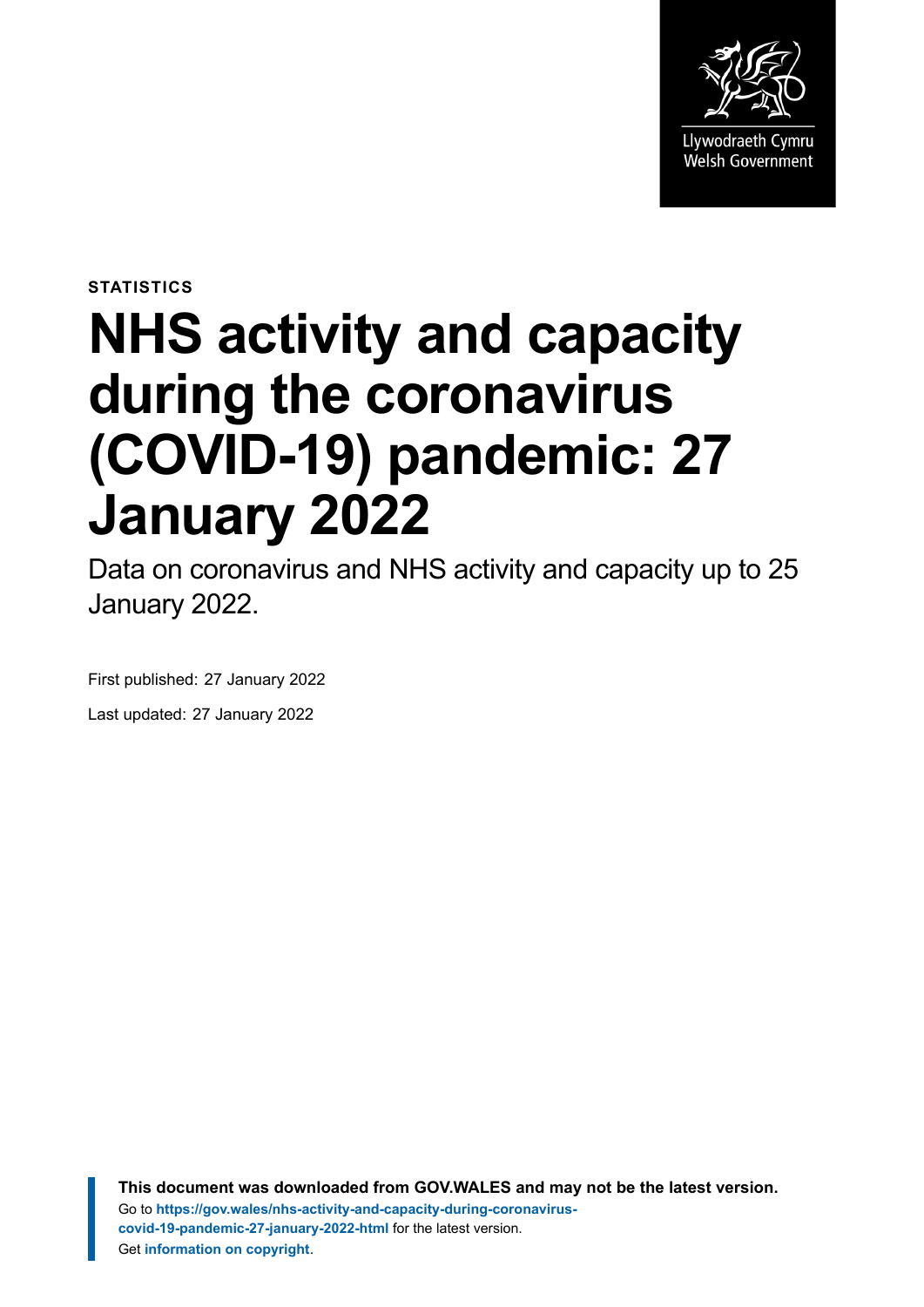# **Contents**

# <span id="page-1-0"></span>**Introduction**

In response to the coronavirus (COVID-19) pandemic, daily information on health care has been produced to support transparency and understanding of the NHS activity and capacity. The release includes figures on invasive ventilated beds by use, and admissions and hospitalisations of COVID-19 related patients.

# <span id="page-1-1"></span>**Main points**

- In the last 7 days, an average of 29 people a day were admitted to hospital with confirmed or suspected COVID-19. This is a decrease compared to the average of 40 for the week to 18 January 2022 and is at comparable levels to late August 2021 and late November 2021.
- As at 25 January 2022, 981 beds were occupied with COVID-19 related patients (confirmed, suspected and recovering), representing 11.4% of all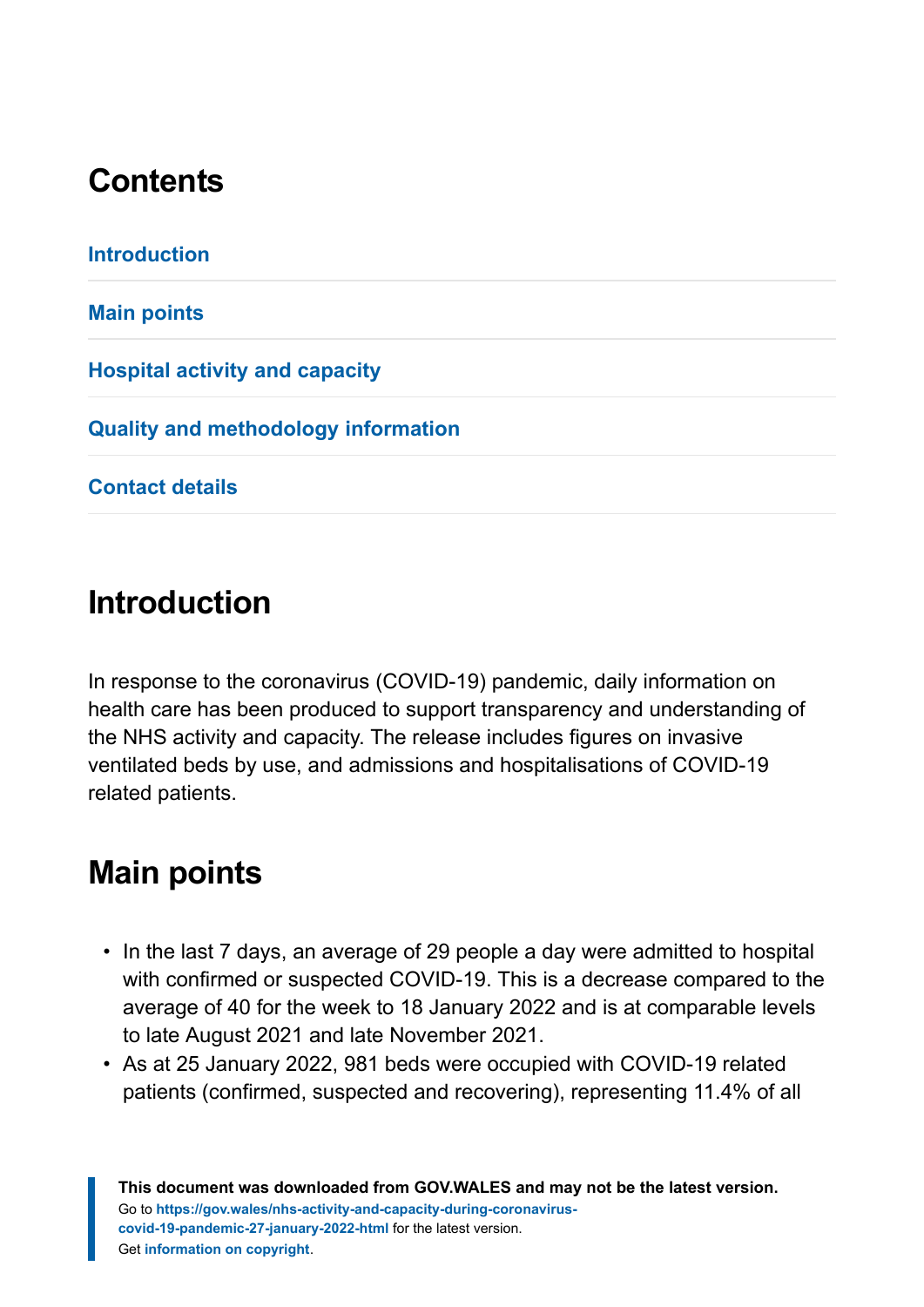hospitalisations. This is a decrease from 1,081 on 18 January 2022 (12.7% of all hospitalisations) and is at comparable levels to mid-March 2021.

- The number of beds occupied with COVID-19 related patients (confirmed, suspected and recovering) fluctuates. The number of COVID-19 related patients has decreased by 100 over the latest week. This was due to a decrease in confirmed (155 fewer occupied beds) and suspected (11 fewer occupied beds). The number of beds occupied with recovering patients increased by 66.
- 182 beds in acute hospitals were occupied by patients being actively treated for COVID-19, representing 42.2% of patients with confirmed COVID-19.
- As at 25 January 2022, 22 invasive ventilated beds were occupied with COVID-19 related patients (confirmed and suspected). This is a decrease compared to 25 invasive ventilated beds on 18 January 2022 and is at comparable levels to early August 2021 and late March 2021.

**[Accompanying tables](https://gov.wales/nhs-activity-and-capacity-during-coronavirus-covid-19-pandemic-27-january-2022)** for this release are available, including all the data shown below and also data concerning general and acute beds.

Statistics on NHS staff absence are available on **[StatsWales](https://statswales.gov.wales/Catalogue/Health-and-Social-Care/NHS-Hospital-Activity/nhs-activity-and-capacity-during-the-coronavirus-pandemic)** as well as all other statistics in this release.

Additionally, information on beds, hospitalisations and admissions is published on weekdays at 12pm, on **[StatsWales](https://statswales.gov.wales/Catalogue/Health-and-Social-Care/NHS-Hospital-Activity/nhs-activity-and-capacity-during-the-coronavirus-pandemic)** containing data up to the previous day. After 12pm on Thursdays, the data shown in this release will not contain the most up to date published data. However, this weekly release provides additional commentary on trends in the data.

The data are taken from management information and are subject to change. They have not been subject to the same validation processes undertaken for official statistics releases. Where available, the official statistics should continue to be considered the authoritative source of data. Please see the **[Chief](https://digitalanddata.blog.gov.wales/2020/06/04/chief-statisticians-update-measuring-people-in-hospital-and-some-thoughts-on-data-quality/) [Statistician's blog](https://digitalanddata.blog.gov.wales/2020/06/04/chief-statisticians-update-measuring-people-in-hospital-and-some-thoughts-on-data-quality/)** for more information on reporting management information, data quality and transparency.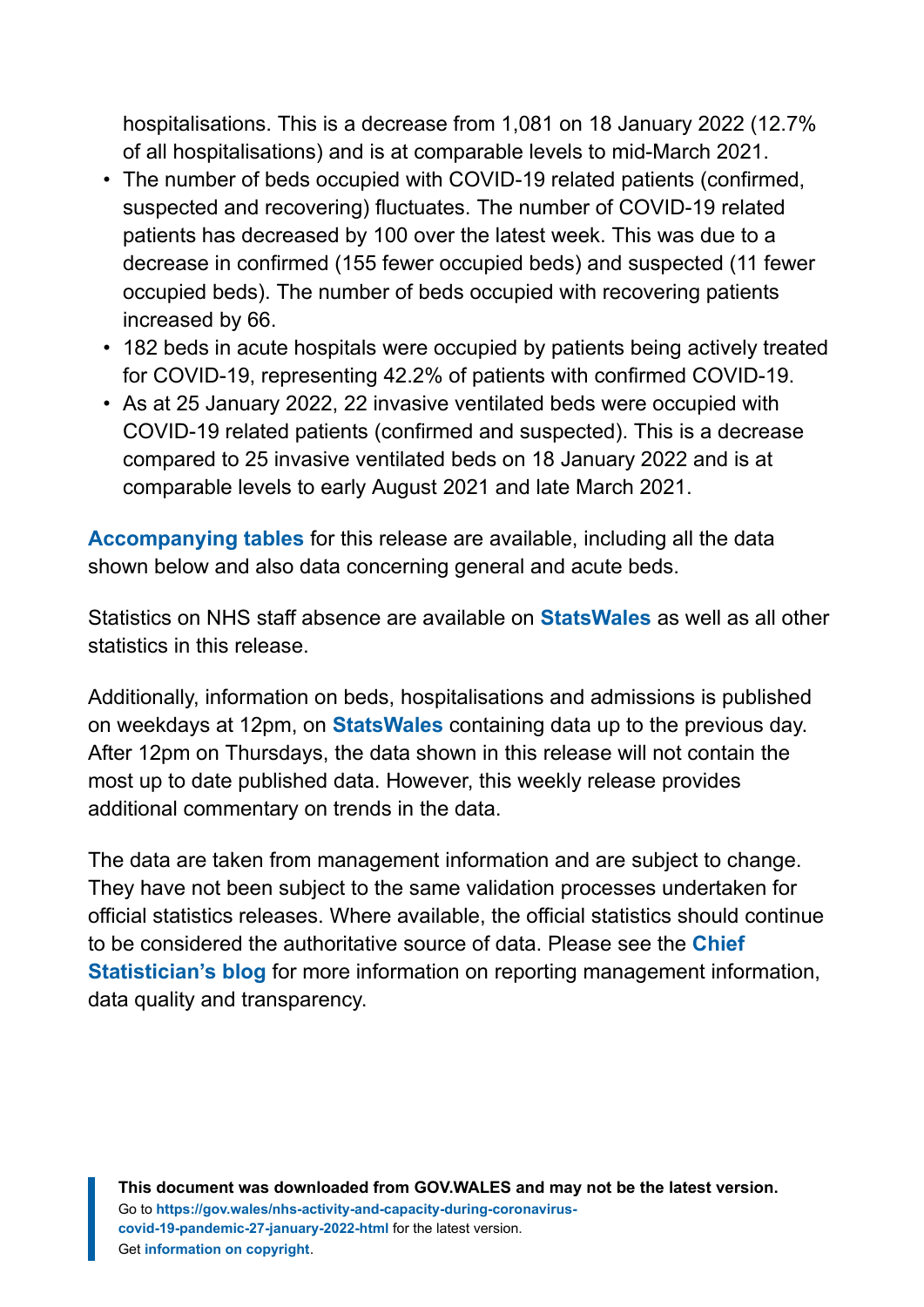# <span id="page-3-0"></span>**Hospital activity and capacity**

This section covers the number of admissions and hospitalisations of COVID-19 related patients and invasive ventilated beds occupied with COVID-19 related patients, to support transparency and provide an understanding of NHS activity and capacity during the COVID-19 pandemic.

Hospital coverage has changed over time, please see the **[quality and](#page-10-0) [methodology information section](#page-10-0)** for more information.

### **Hospital admissions**

### **Chart 1: Patients admitted to hospital as suspected or** confirmed with COVID-19, from 1 April 2020



Source: Digital Health and Care Wales (DHCW)

#### **[Patients admitted to hospital as suspected or confirmed with COVID-19,](https://gov.wales/sites/default/files/statistics-and-research/2022-01/nhs-activity-and-capacity-during-the-coronavirus-covid-19-pandemic-27-january-2022-121.ods) [from 1 April 2020 \(MS Excel\)](https://gov.wales/sites/default/files/statistics-and-research/2022-01/nhs-activity-and-capacity-during-the-coronavirus-covid-19-pandemic-27-january-2022-121.ods)**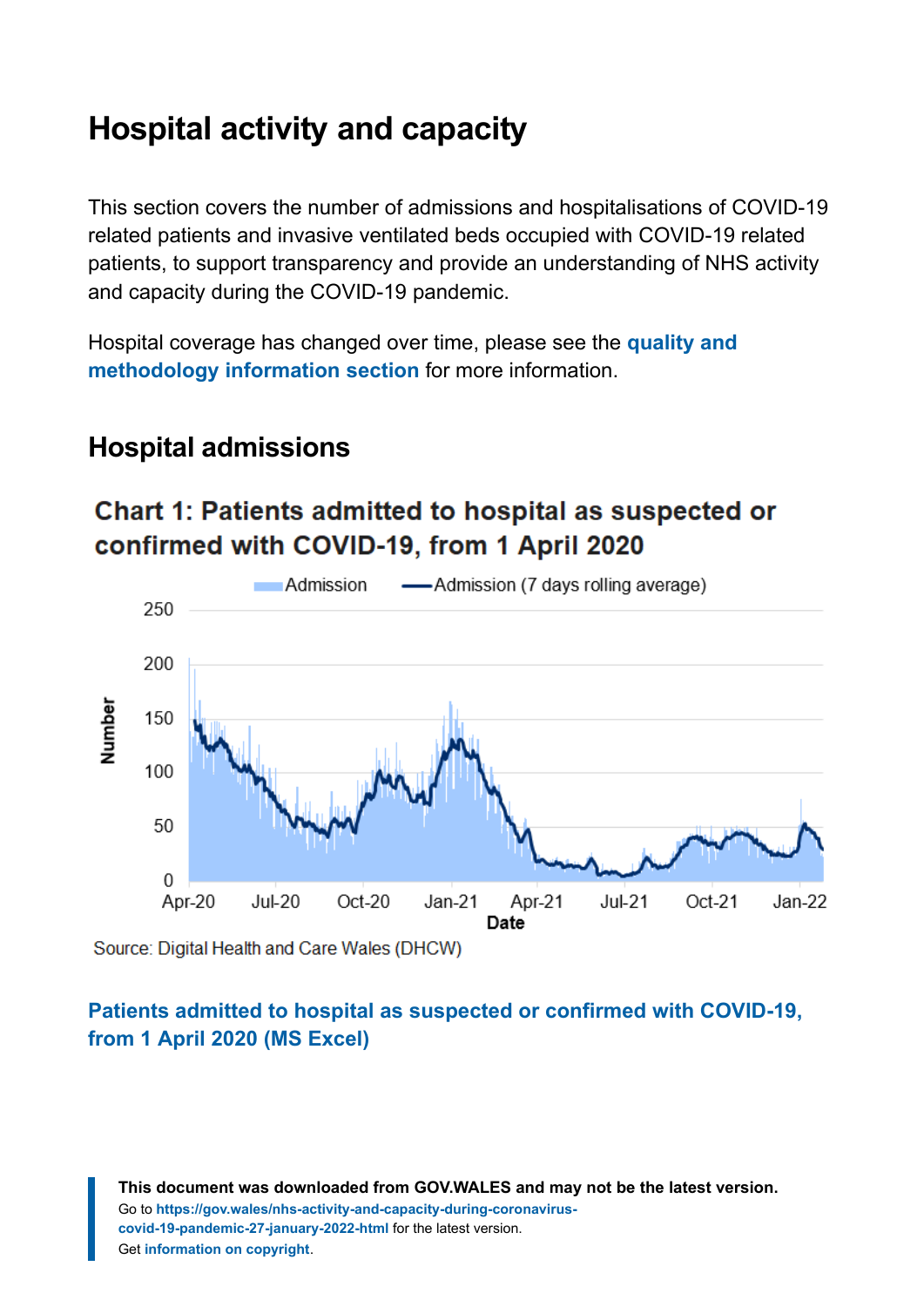#### **Notes**

Admissions are the number of patients admitted to hospital within a 24-hour period from midnight to midnight each day, for example, 00:00 to 23:59 Monday to be reported on a Tuesday. COVID-19 related admissions include COVID-19 suspected or confirmed patients.

Please see the **[quality and methodology information section](#page-10-0)** for the complete set of notes and historical changes relating to admission figures.

#### **Main points**

- The number of new daily admissions with suspected or confirmed COVID-19 fluctuates. Taking that into account, the 7 day rolling average generally decreased from January 2021 to June 2021, before increasing again until mid-September 2021. After a period of fluctuation, the average generally decreased between November 2021 and late December 2021. Following a sharp rise in early January 2022, the average has generally decreased.
- In the last 7 days, an average of 29 people a day were admitted to hospital with confirmed or suspected COVID-19. This is a decrease compared to the average of 40 for the week to 18 January 2022 and is at comparable levels to late August 2021 and late November 2021.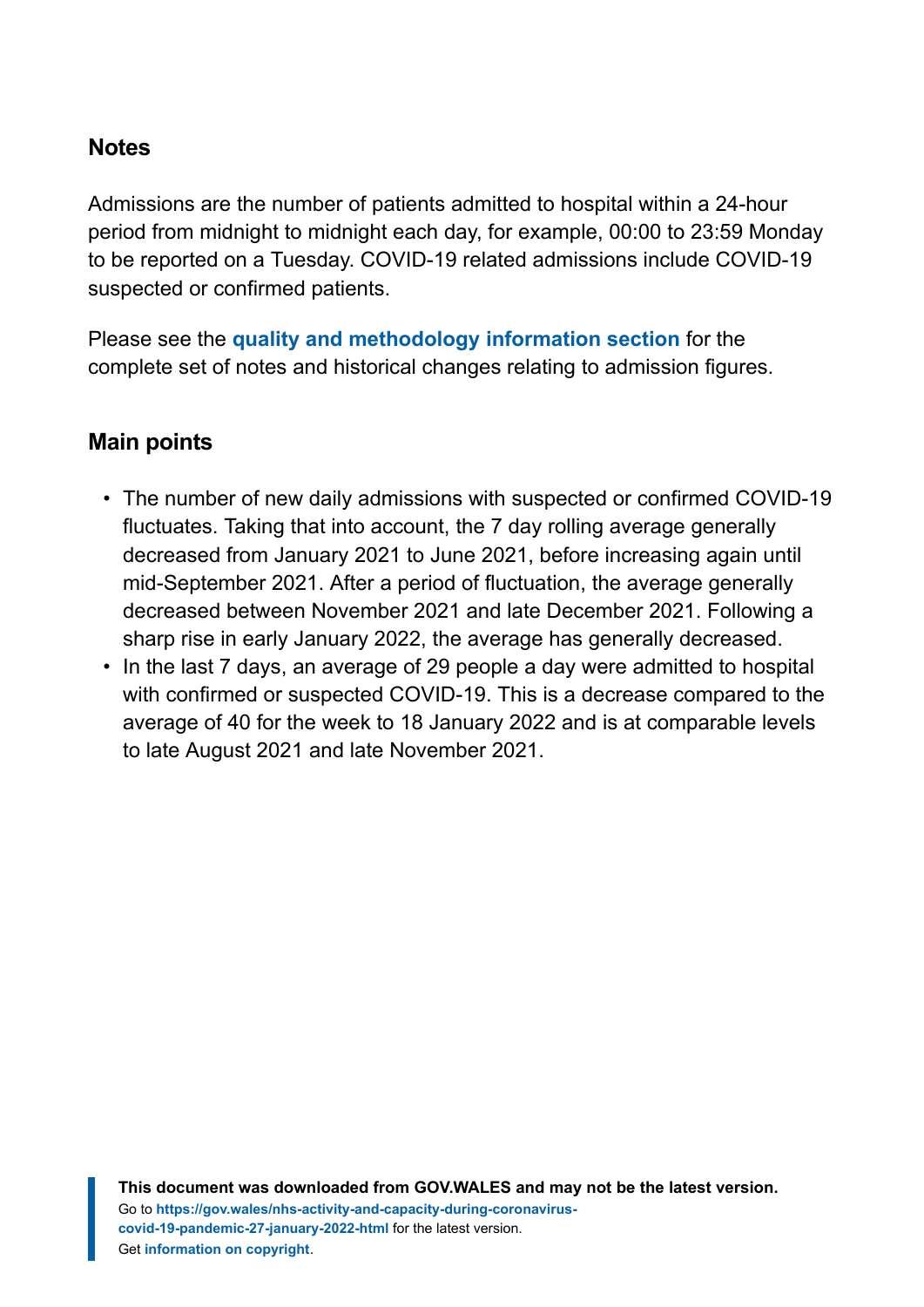### **Hospitalisations**

#### Chart 2: Number of people in hospital as suspected, confirmed or recovering with COVID-19, from 1 April 2020



Source: Digital Health and Care Wales (DHCW)

(a) From 23 April 2020, data from community hospitals are included.

(b) From 26 May 2020, a new category for recovering patients was introduced.

(c) From 7 June 2020, Aneurin Bevan started reporting recovering patients but these were previously captured in the confirmed COVID-19 category.

#### **[Number of people in hospital as suspected, confirmed or recovering with](https://gov.wales/sites/default/files/statistics-and-research/2022-01/nhs-activity-and-capacity-during-the-coronavirus-covid-19-pandemic-27-january-2022-121.ods) [COVID-19, from 1 April 2020 \(MS Excel\)](https://gov.wales/sites/default/files/statistics-and-research/2022-01/nhs-activity-and-capacity-during-the-coronavirus-covid-19-pandemic-27-january-2022-121.ods)**

#### **Notes**

Recovering patients was a category introduced on 26 May 2020 to capture patients who were COVID-19 positive in hospital and who showed no symptoms for 14+ days but remained in hospital on a COVID-19 treatment pathway, often for rehabilitation. There have been some differences in reporting by health boards in the time series which are outlined in more detail in the **[quality and](#page-10-0) [methodology information section](#page-10-0)**.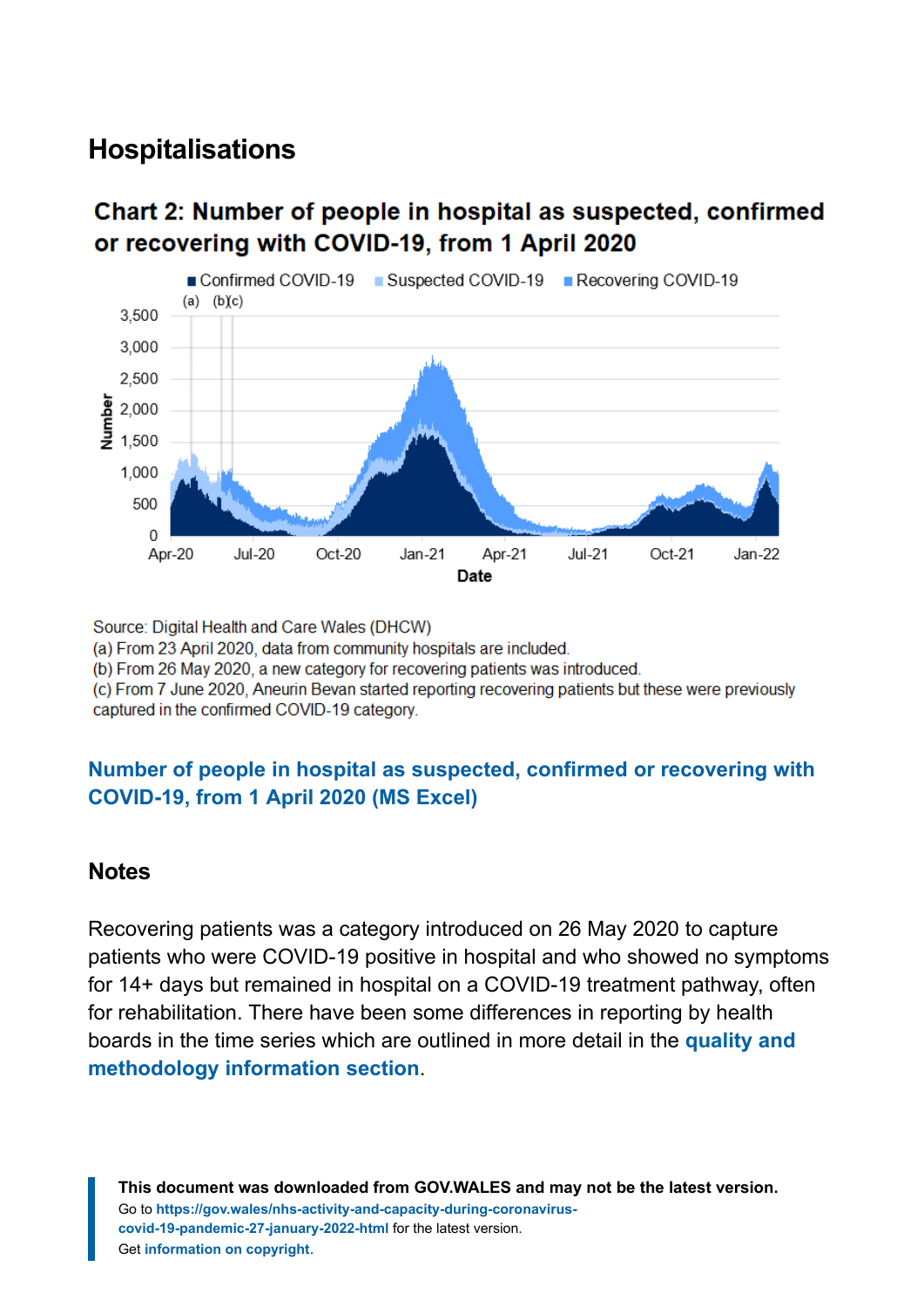Please see the **[Chief Statistician's blog](https://digitalanddata.blog.gov.wales/2020/06/04/chief-statisticians-update-measuring-people-in-hospital-and-some-thoughts-on-data-quality/)** for more information on reporting on recovering patients.

Please see the **[quality and methodology information section](#page-10-0)** for the complete set of notes and historical changes relating to hospitalisation figures.

#### **Main points**

- The total number of beds occupied with COVID-19 related patients (confirmed, suspected and recovering) increased from the end of September 2020 and reached its highest reported level on 12 January 2021 (2,879 patients). From January 2021 to June 2021, COVID-19 related patients generally decreased and reached the lowest reported levels on 30 June 2021 and 4 July 2021 at 86 patients.
- Between early July 2021 and early November 2021, the number of beds occupied with COVID-19 related patients generally increased, despite periods of stabilisation. Following this, the number of COVID-19 related hospitalisations generally decreased until late December 2021.
- From late December 2021, the number of beds occupied with COVID-19 related patients increased sharply, however, the number has decreased over the last two weeks.
- The number of confirmed COVID-19 patients and the number of recovering COVID-19 patients peaked at different times; with highest numbers of confirmed patients occurring early in January 2021 (1,643 on 4 January 2021) and highest numbers of recovering patients seen a few weeks later (1,192 on 31 January 2021).

#### **As at 25 January 2022**

• 981 beds were occupied with COVID-19 related patients (confirmed, suspected and recovering), representing 11.4% of all hospitalisations. Of these, 513 were confirmed COVID-19 patients, 13 were suspected COVID-19 patients and 455 were recovering patients. This is a decrease from 1,081 on 18 January 2022 (12.7% of all hospitalisations) and is at comparable levels to mid-March 2021.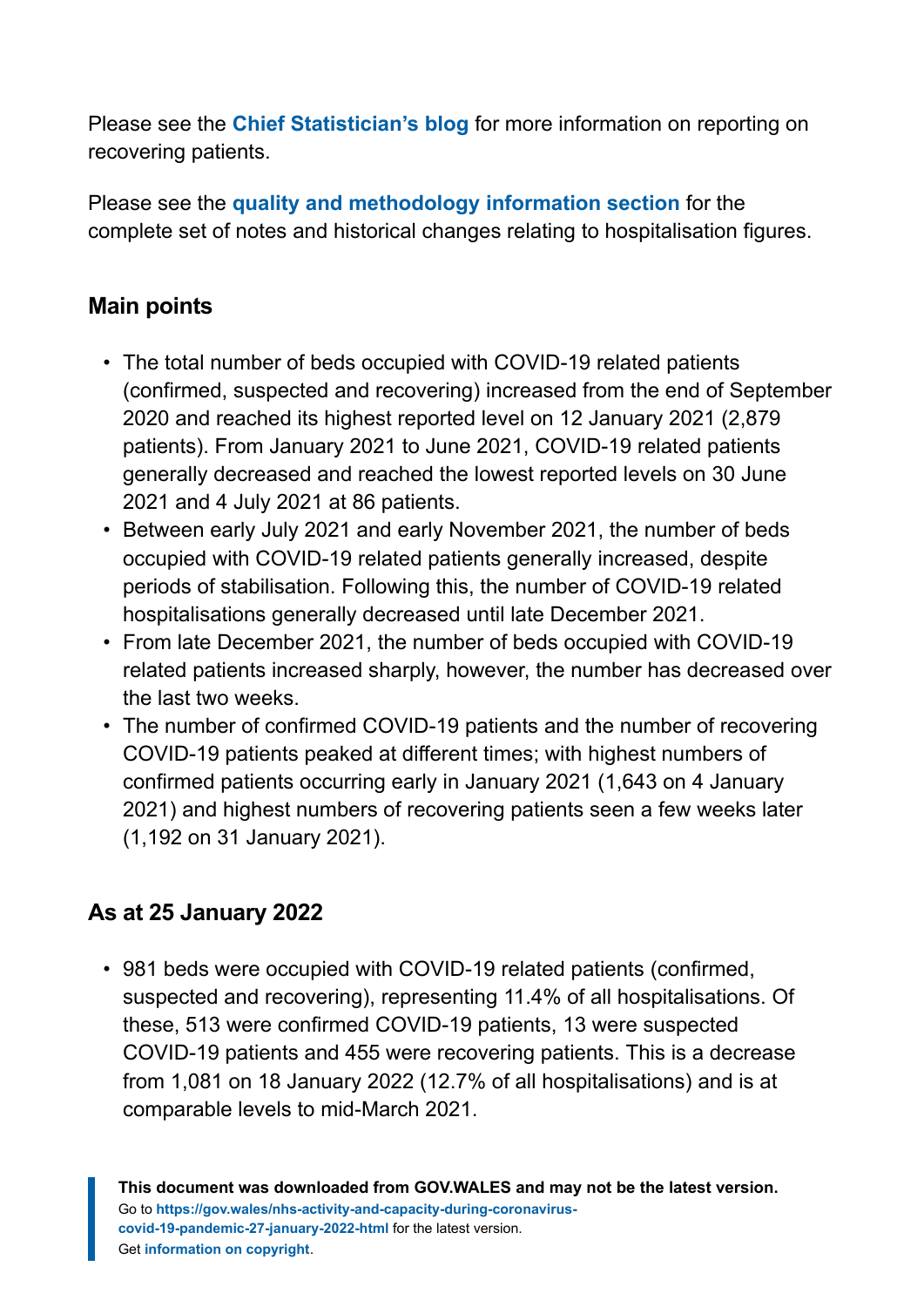• The number of beds occupied with COVID-19 related patients (confirmed, suspected and recovering) fluctuates. The number of COVID-19 related patients has decreased by 100 over the latest week. This was due to a decrease in confirmed (155 fewer occupied beds) and suspected (11 fewer occupied beds). The number of beds occupied with recovering patients increased by 66.

Chart 3: Number of invasive ventilated beds by use, from



#### **Invasive ventilated beds**

Source: Digital Health and Care Wales (DHCW)

(a) From June 2020, hospitals began closing some of the additional surge capacity that was previously put in place for the COVID-19 pandemic.

(b) From 19 October 2020 specialist critical care beds have been included.

(c) From 13 November 2020, only critical care beds that could be staffed are included.

#### **[Number of invasive ventilated beds by use, from 1 April 2020](https://gov.wales/sites/default/files/statistics-and-research/2022-01/nhs-activity-and-capacity-during-the-coronavirus-covid-19-pandemic-27-january-2022-121.ods) (MS Excel)**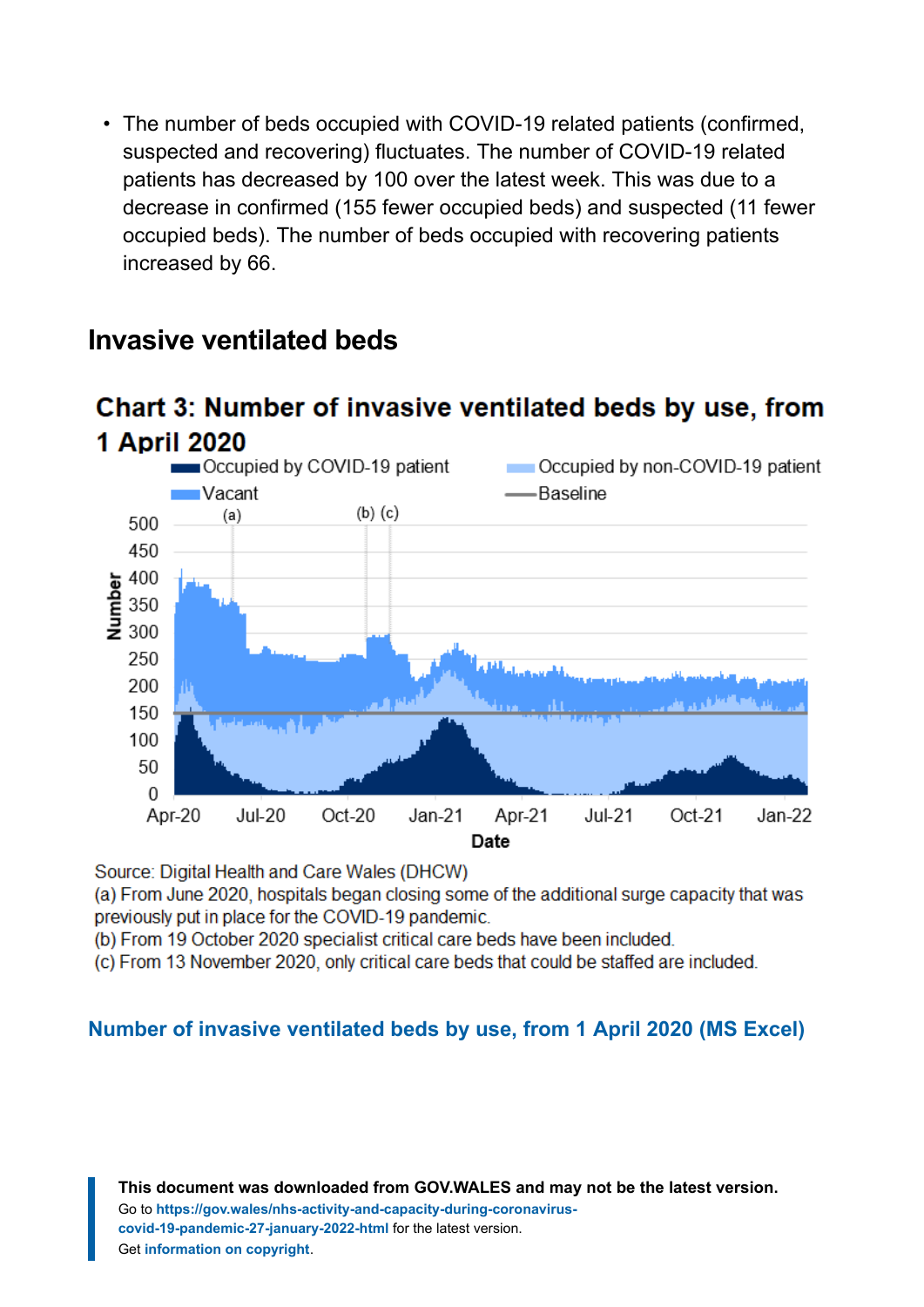#### **Notes**

Baseline relates to the number of beds that were available prior to the COVID-19 pandemic. There are usually 152 critical care beds available. Invasive ventilated beds include beds in and outside a critical care setting, and include surge capacity. COVID-19 patients in this chart include suspected, confirmed, and recovering COVID-19 patients. Between 26 May 2020 and 17 January 2021 some patients were categorised as 'recovering'. From 18 January 2021 these patients were categorised as confirmed COVID-19 patients. This change did not affect the overall number of COVID-19 related patients.

Please see the **[quality and methodology information section](#page-10-0)** for the complete set of notes and historical changes relating to the invasive ventilated beds figures.

#### **Main points**

- The number of invasive ventilated beds occupied with COVID-19 related patients generally increased from September 2020, reaching 150 on 12 January 2021. After this, the number decreased to its lowest levels since reporting began. Only 1 occupied invasive bed was reported for several days during May 2021 and June 2021.
- From late June 2021 to mid-September 2021, the number of invasive beds occupied with COVID-19 related patients increased to levels comparable to late February 2021. Despite daily fluctuations, the number of occupied invasive ventilated beds generally decreased from early November 2021 to late December 2021. Following a period of stabilisation, the number has continued to decrease over the latest three weeks.

#### **As at 25 January 2022**

• 22 invasive ventilated beds were occupied with COVID-19 related patients (confirmed and suspected). This is 3 fewer beds compared to 25 occupied beds on 18 January 2022.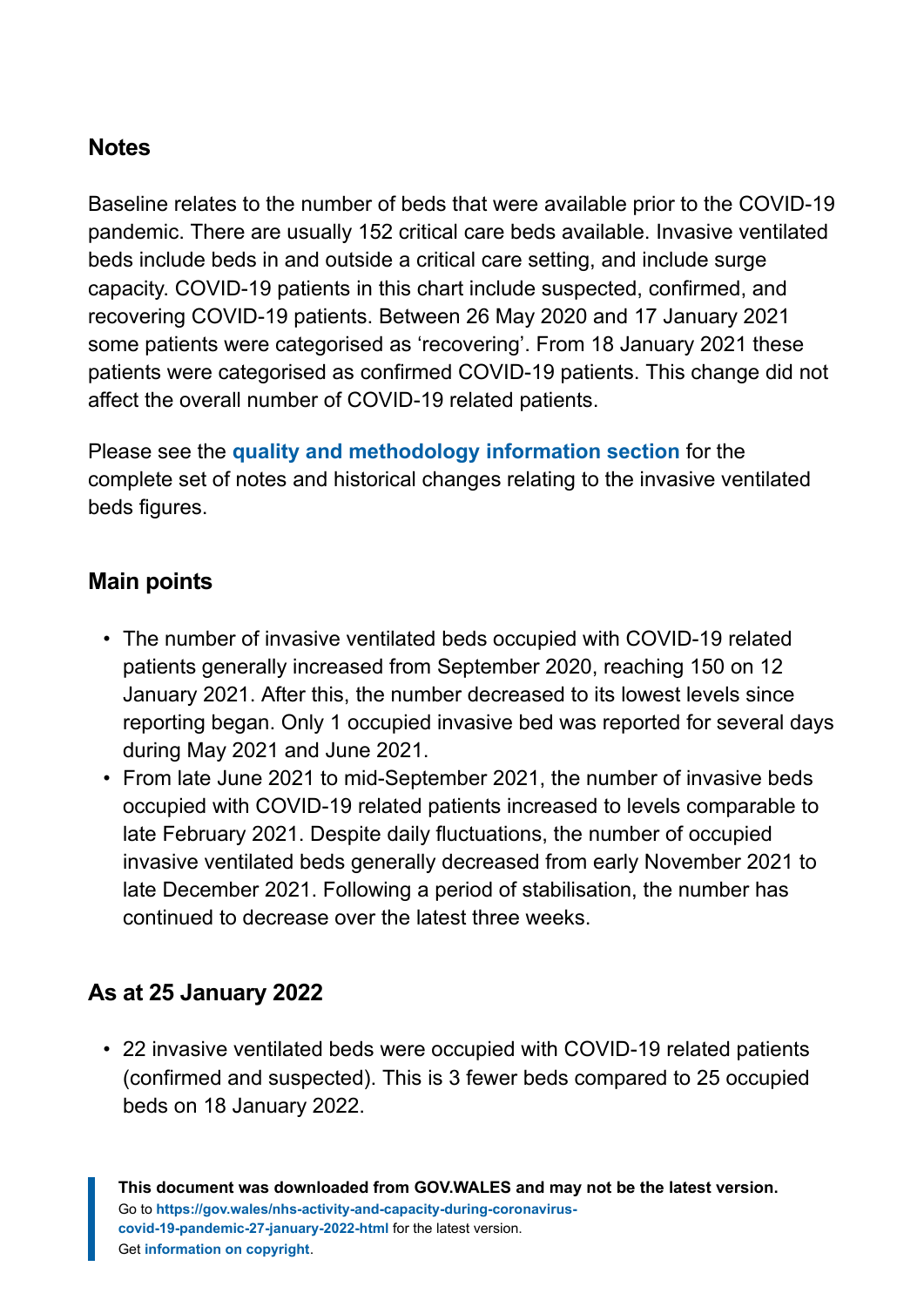- 141 invasive ventilated beds were occupied with non-COVID-19 related patients. This is 5 fewer beds compared to 146 occupied beds on 18 January 2022.
- There were 46 vacant invasive ventilated beds that could be staffed. This is 2 more beds compared to 44 vacant beds on 18 January 2022.

Information on healthcare presented in the **[UK Government COVID-19](https://coronavirus.data.gov.uk/) [dashboard](https://coronavirus.data.gov.uk/)** and in the **[Public Health Wales \(PHW\) dashboard](https://public.tableau.com/profile/public.health.wales.health.protection#!/vizhome/RapidCOVID-19virology-Public/Headlinesummary)** differ from this publication. Please see the **[quality and methodology information section](#page-10-0)** and the comparability with other publications section for more information.

# **COVID-19 patients actively treated for COVID-19**

#### **Main points**

- Since reporting began on 17 January 2022, the number of patients with confirmed COVID-19 and the number of patients treated for COVID-19 has decreased. The percentage of patients treated for COVID-19 shows no clear trend over time.
- The percentage of patients treated for COVID-19 in critical care beds is markedly higher than the percentage treated for COVID-19 in general and acute beds. Since reporting began, the percentage of patients treated for COVID-19 in critical care beds has ranged between 72.7% and 100%, while for general and acute beds the percentage has ranged between 33.9% and 44.9%.

#### **As at 25 January 2022**

- 182 beds in acute hospitals were occupied with patients actively treated for COVID-19, representing 42.2% of patients with confirmed COVID-19.
- 19 critical care beds in acute hospitals were occupied with patients actively treated for COVID-19, representing 86.4% of patients with confirmed COVID-19 occupying a critical care bed.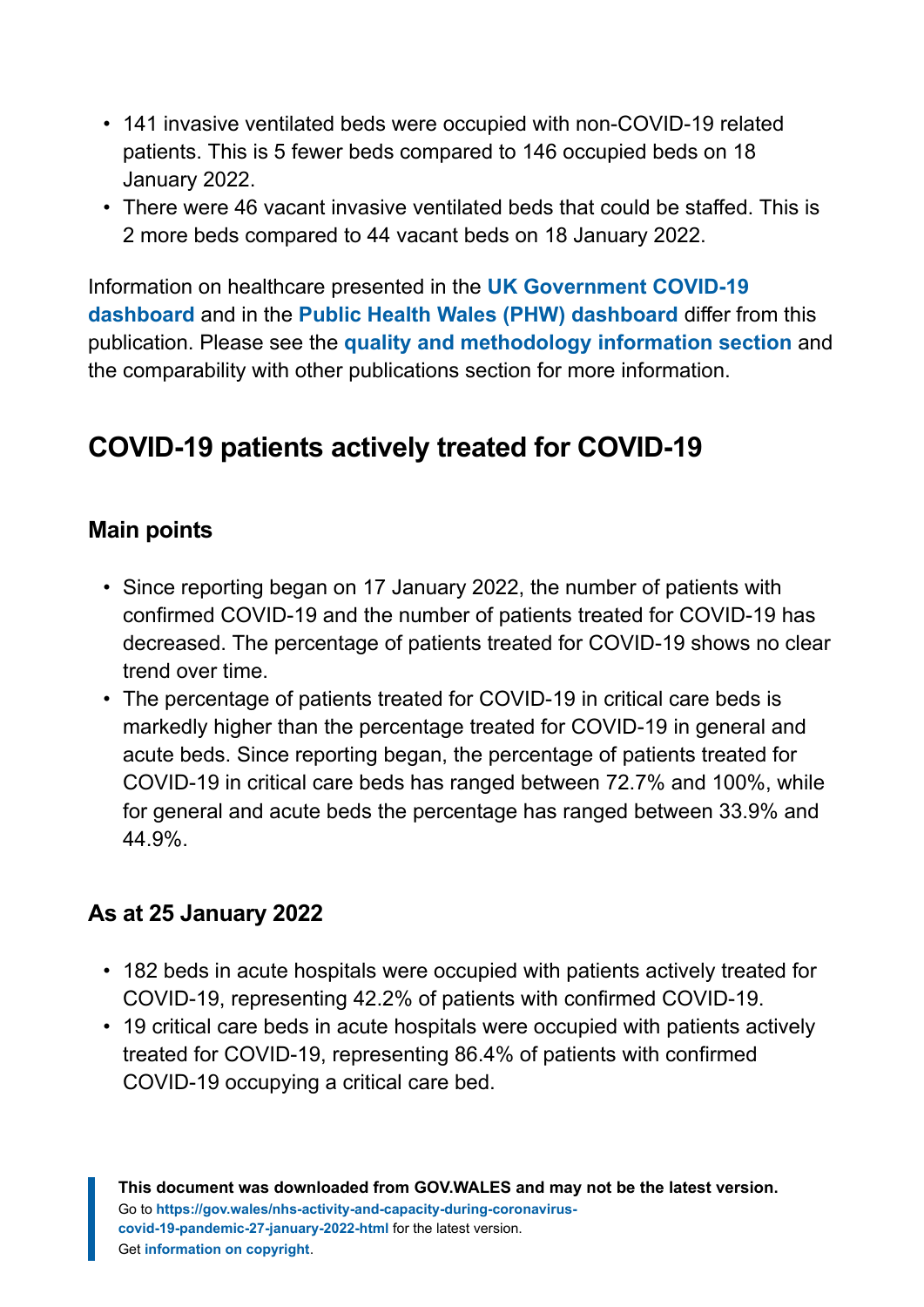#### **Notes**

This is a new data collection. Health boards have been asked to categorise inpatients with confirmed COVID-19 according to whether or not they are actively being treated for COVID-19. Patients not actively being treated for COVID-19 are those where the infection is incidental to the main cause for their hospitalisation.

There is no standard definition for 'actively being treated for COVID-19' and there are some differences across Health Boards and settings in the methods used to make the decision. Work to understand the quality and consistency of the data is ongoing, but the figures are considered to be suitable for providing a high level estimate.

Figures are for patients from acute hospitals only. Patients from community hospitals, field hospitals and mental health units, and patients in in Velindre NHS Trust are not included.

Figures are for patients with confirmed COVID-19. Suspected COVID-19 cases and patients recovering from COVID-19 are not included.

# <span id="page-10-0"></span>**Quality and methodology information**

The data are taken from management information and are subject to change. They have not been subject to the same validation processes undertaken for official statistics releases. However, they are provided to support transparency and understanding of NHS activity at this time. The official statistics should continue to be considered the authoritative source of data.

Historic data are subject to revisions and therefore may differ slightly to previously published information.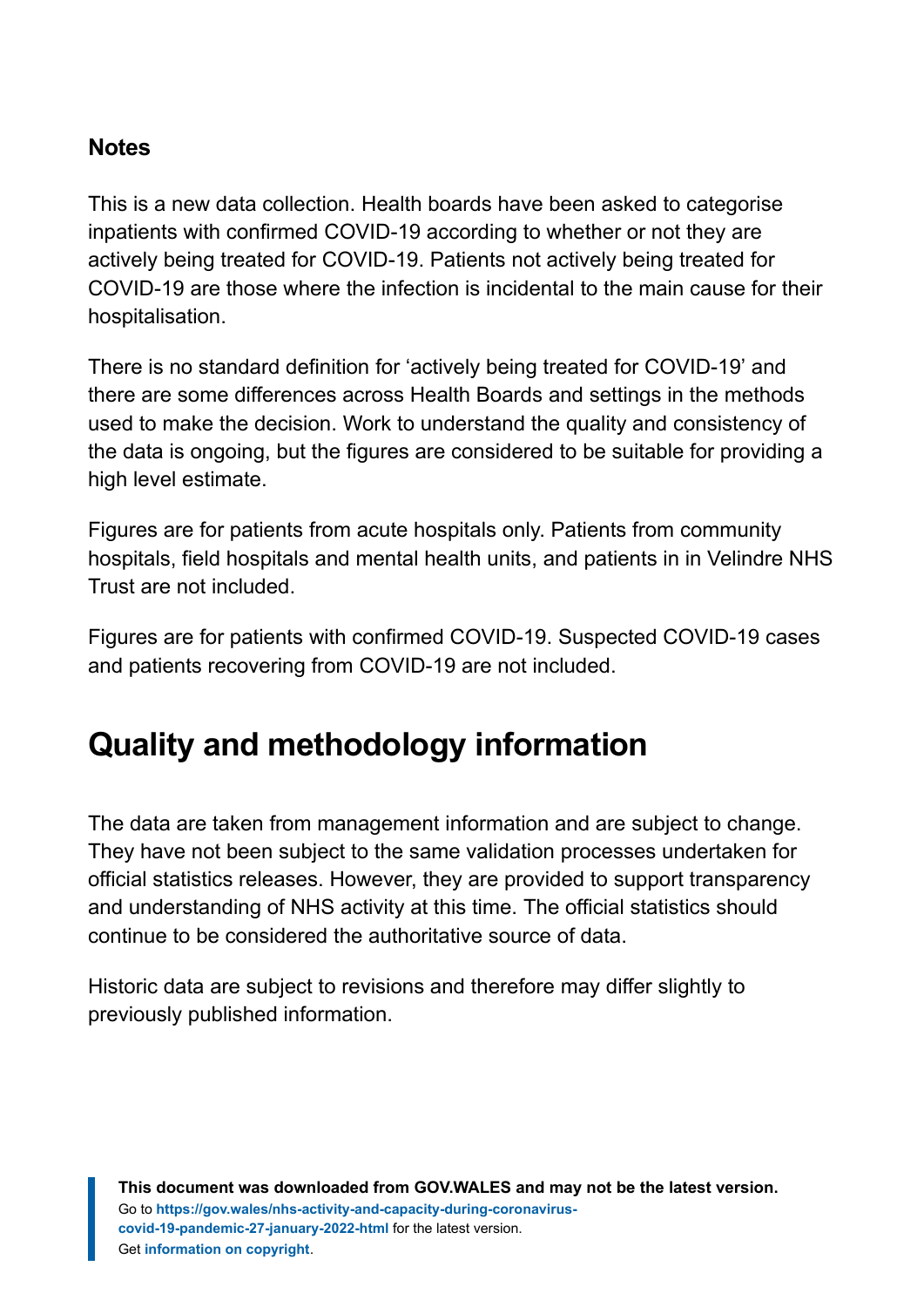# **Content changes to this publication**

From 17 June 2021, the content of this release changed, as outlined below.

#### **NHS staff absence and self-isolation rate**

This information is published each Thursday on **[StatsWales](https://statswales.gov.wales/Catalogue/Health-and-Social-Care/NHS-Hospital-Activity/nhs-activity-and-capacity-during-the-coronavirus-pandemic)**. From 21 June 2021, we moved this collection from weekly to fortnightly, however due to increased demand for information on NHS staff absence this collection returned to weekly from 3 January 2022.

#### **Attendances in NHS Wales' accident and emergency departments**

This information was published within this statistical release and also on StatsWales each Thursday. From 17 June 2021, we removed this section from the statistical release and no longer update this data on **[StatsWales](https://statswales.gov.wales/Catalogue/Health-and-Social-Care/NHS-Hospital-Activity/nhs-activity-and-capacity-during-the-coronavirus-pandemic/accidentandemergencydepartmentsattendances-by-date-localhealthboard)**.

At the start of the pandemic, official statistics on attendances at A&E departments were paused, and daily data taken from management information was introduced. However, official statistics on A&E attendances are once again published every month as part of the **[NHS activity and performance](https://gov.wales/nhs-activity-and-performance-summary)** statistical release. Also, in recent months the data shows that attendances are now similar levels to the 2015 to 2019 average.

#### **Calls made to 111 and NHS direct**

This was published each Thursday on **[StatsWales](https://statswales.gov.wales/Catalogue/Health-and-Social-Care/NHS-Hospital-Activity/nhs-activity-and-capacity-during-the-coronavirus-pandemic/numberof111andnhsdirectcalls-by-date)**. From 17 June 2021, we no longer update this data.

Calls to 111 and NHS direct are published by Public Health Wales on their **[Rapid](https://public.tableau.com/profile/public.health.wales.health.protection#!/vizhome/RapidCOVID-19virology-Public/Headlinesummary) [COVID-19 surveillance](https://public.tableau.com/profile/public.health.wales.health.protection#!/vizhome/RapidCOVID-19virology-Public/Headlinesummary)** dashboard. Information is available for all calls and the proportion of calls that are for any COVID-19 like symptoms. The information is available at health board level.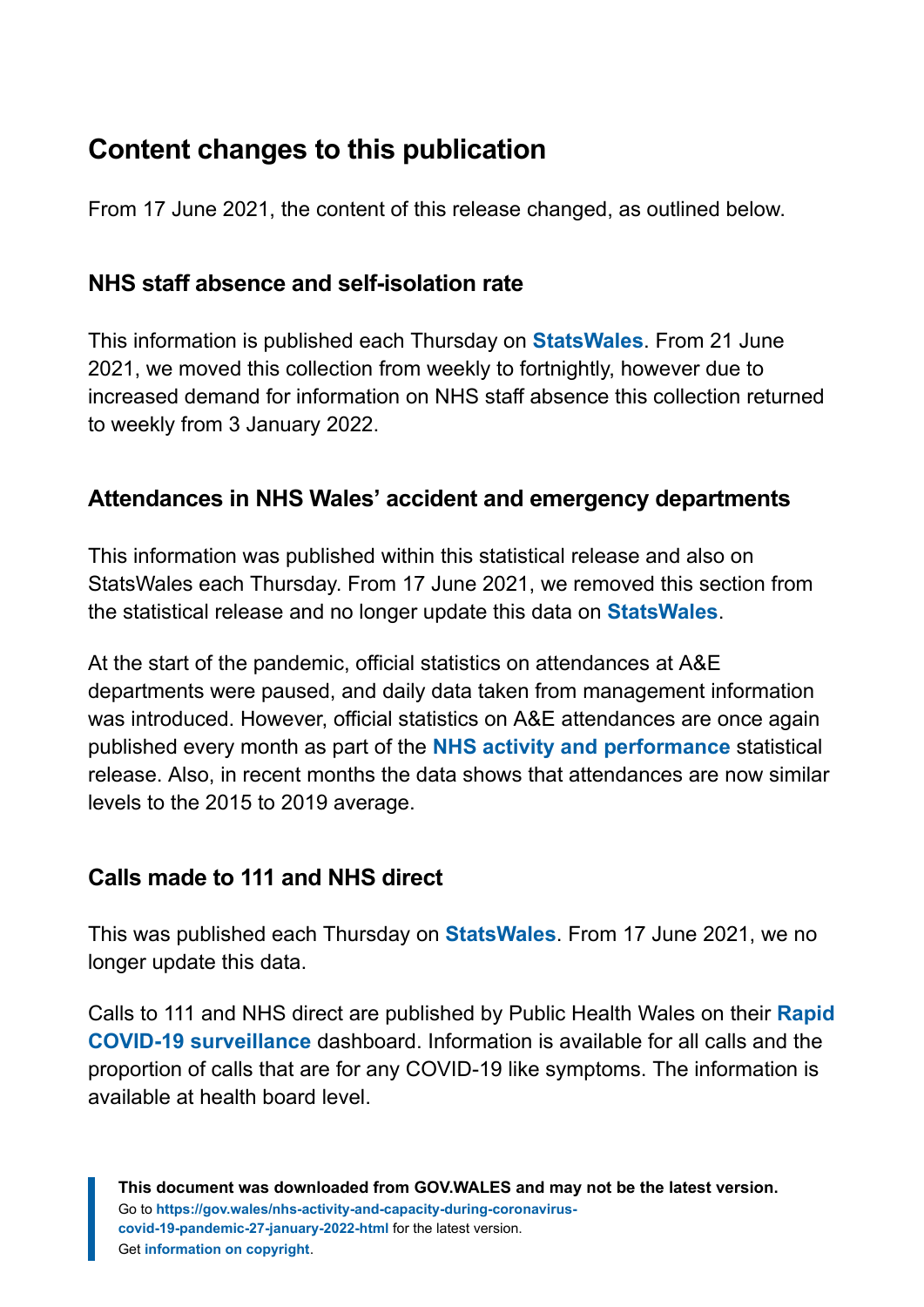#### **Emergency ambulance calls, by date**

This was published each Thursday on **[StatsWales](https://statswales.gov.wales/Catalogue/Health-and-Social-Care/NHS-Hospital-Activity/nhs-activity-and-capacity-during-the-coronavirus-pandemic/emergencyambulancecalls-by-date)**. From 17 June 2021, we no longer update this data.

At the start of the pandemic, official statistic on emergency calls to the ambulance service were paused, and daily data taken from management information was introduced. However, official statistics on calls to the ambulance service are once again published every month as part of the **[NHS activity and](https://gov.wales/nhs-activity-and-performance-summary) [performance](https://gov.wales/nhs-activity-and-performance-summary)** statistical release.

# **Hospital activity and capacity**

The health minister announced on 13 March 2020 that all non-urgent activity should stop to prepare for the pandemic.

Following further validation, admissions and hospitalisation data prior to 1 April 2020 were decided to not be suitable for publication. Therefore, the time series begins on 1 April 2020.

Figures on hospitalisations and activity include data from acute hospitals from 1 April 2020, field hospitals from 20 April 2020, community hospitals from 23 April 2020, mental health units from 10 July 2020, and exclude data from private hospitals.

# **Hospital admissions**

Admissions are the number of patients admitted to hospital within a 24-hour period from midnight to midnight each day, for example, 00:00 to 23:59 Monday to be reported on a Tuesday. COVID-19 related admissions include COVID-19 suspected or confirmed patients.

A COVID-19 related admission is defined as an emergency admission to any medical specialty and is either: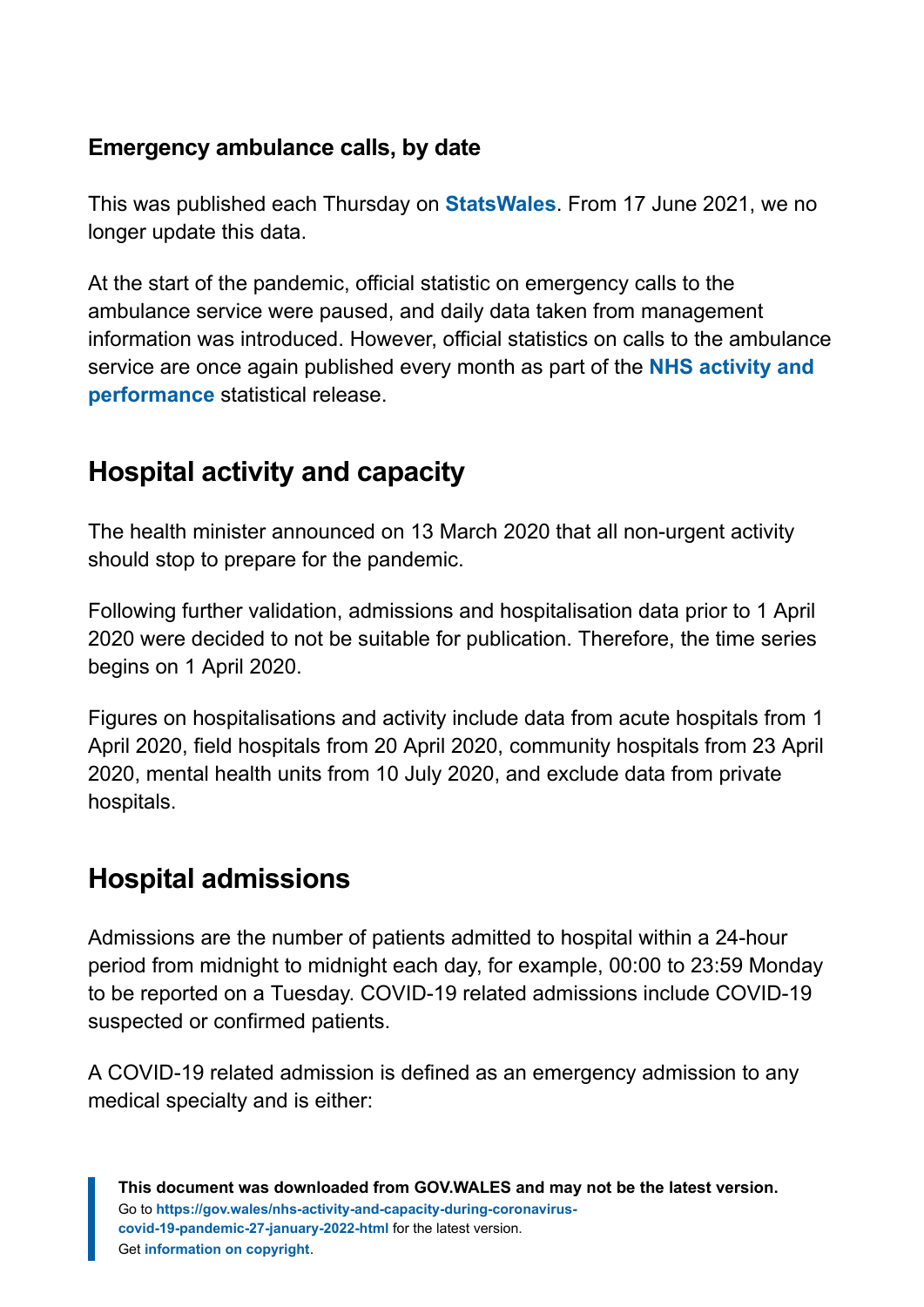- within 14 days of a positive COVID-19 sample being taken; or
- where a COVID-19 sample is taken on the first day of the admission, regardless of whether the result is positive or negative

The emergency medical admissions criteria are intended to provide an approximation for suspected COVID-19 patients.

Patients transferred between hospitals within the same organisation should be excluded from the count of admissions.

Please note that during July 2021, August 2021 and October 2021 Betsi Cadwaladr University Health Board were unable to supply data on the number of patients admitted to Ysbyty Glan Clwyd due to a data processing issue. For the specific dates please see the note on **[StatsWales](https://statswales.gov.wales/Catalogue/Health-and-Social-Care/NHS-Hospital-Activity/nhs-activity-and-capacity-during-the-coronavirus-pandemic)**.

From 3 July 2020, guidance was updated to only include emergency admissions in the COVID-19 related admissions figures.

From 29 June 2020, the guidance changed to explicitly ask health boards to exclude transfers between acute and community hospitals from admissions figures. Prior to this, some transfers may have been captured as new admissions.

From 29 June 2020, patients admitted for elective procedures were only included in COVID-19 related admissions if they received a positive COVID-19 test result on arrival at the hospital.

Following the re-introduction of elective procedures from June 2020, patients admitted for elective procedures suspected of having COVID-19 were initially captured in COVID-19 related admissions, even if they received a negative test later. This inflated the numbers of suspected cases in hospital at the time of reporting.

# **Hospitalisations**

The number of COVID-19 related hospitalisations is the number of staffed beds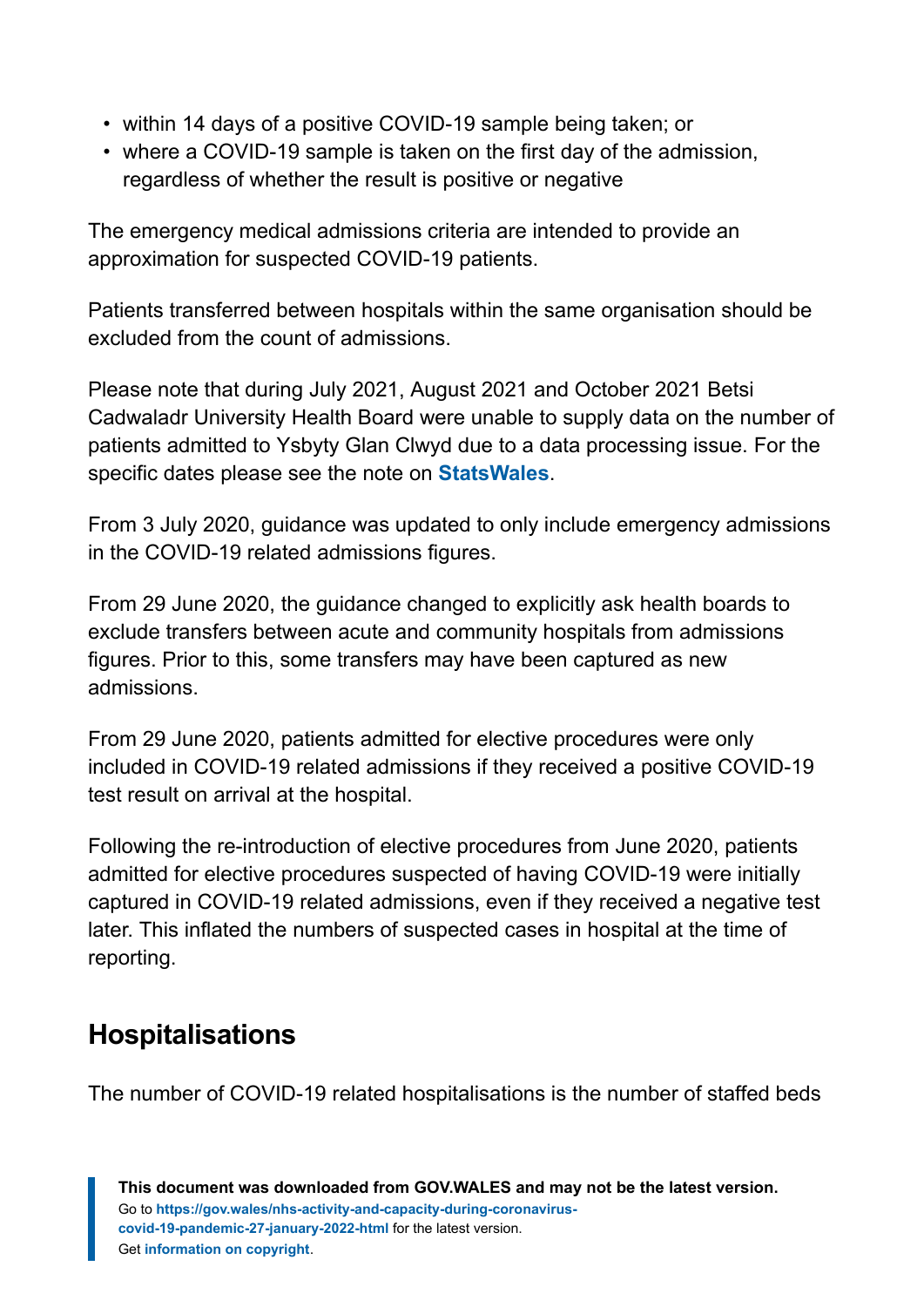occupied by a patient that satisfies the definition of a 'Confirmed', 'Suspected' or 'Recovering' patient as set out below.

A patient is defined as 'Confirmed' COVID-19 only following a positive test and will remain until downgrading criteria are met. (See recovering COVID-19 below).

A patient is defined as 'Suspected' COVID-19 if they are awaiting the result of a test having been admitted as an emergency under a medical specialty or if they become symptomatic following admission for any other reason. This also includes patients testing negative but continuing to display COVID-19 symptoms, patients returning a low level positive test result prior to a retest, and discharged COVID-19 patients readmitted with COVID-19 symptoms prior to a retest.

A patient is defined as 'Recovering' COVID-19 if either they have a negative test result as confirmation of transition to recovering COVID or they meet the following criteria:

- completed 10 days post a positive COVID-19 test
- shown clinical improvement in their condition, with at least some respiratory recovery
- had no fever  $(> 37.8^{\circ}C)$  for 48 hours
- no underlying severe immunosuppression

A 'Non-COVID-19' related patient is a patient that does not satisfy any of the suspected, confirmed or recovering COVID-19 criteria described above. Where a patient has acquired a COVID-19 infection during their hospital stay and subsequently meets the downgrading criteria set out above, they should be reported as non-COVID-19.

From 18 January 2022, to ensure accurate and consistent reporting of recovering COVID-19 patients, guidance for SITREP reporting was reissued amongst health boards. Health boards were asked to ensure that the downgrading criterion was changed from the patient requiring 14 days post a positive COVID-19 test to requiring 10 days.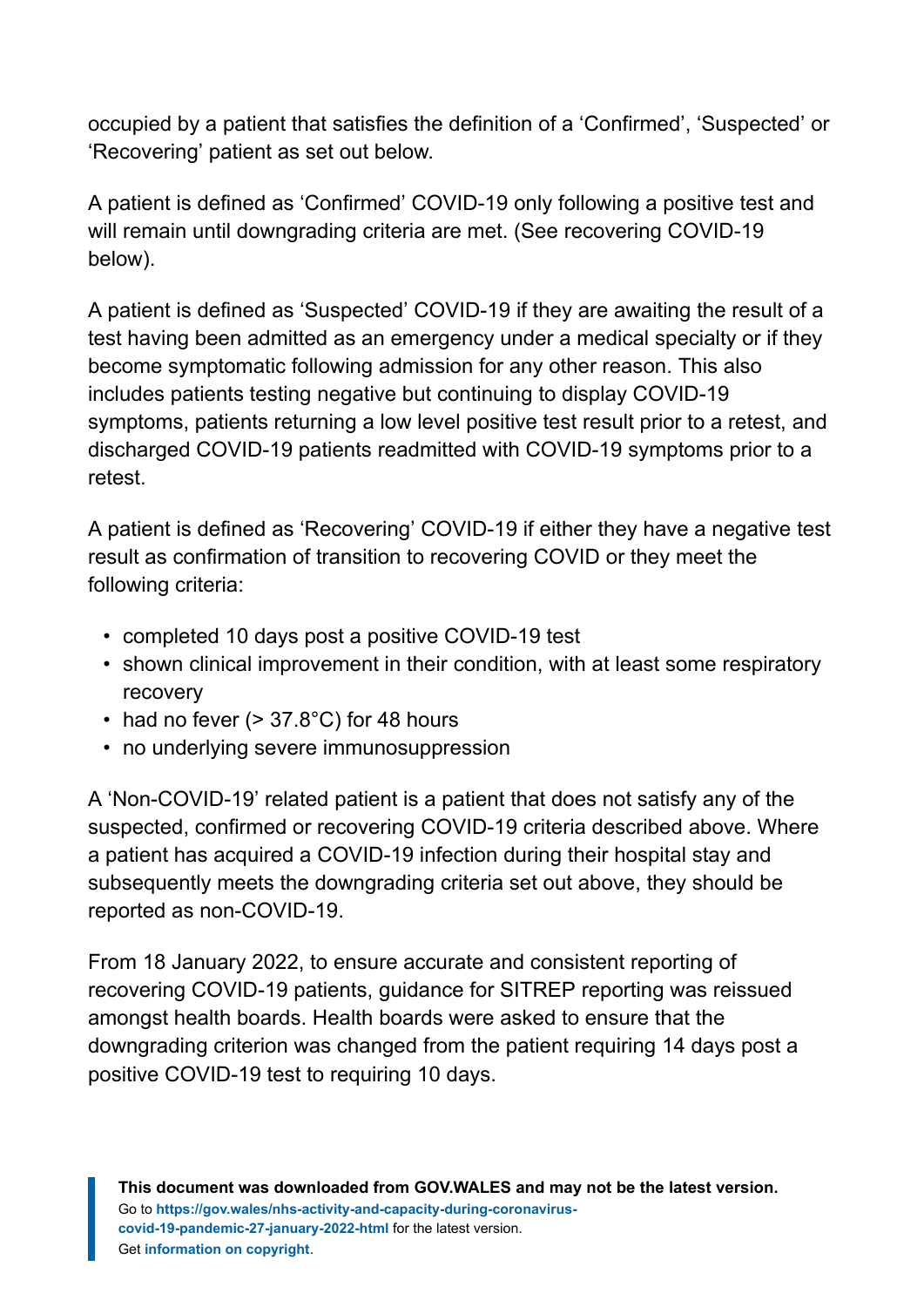To ensure accurate and consistent reporting of COVID-19 recovering patients in the hospitalisations data, all health boards were reminded to follow the national guidance for SITREP reporting, and asked to ensure any necessary changes to their daily reporting were implemented by 12 April 2021. Contrary to the guidance, some health boards were counting long stay patients who had fully recovered from COVID-19 in the COVID-19 recovering category, rather than the non-COVID-19 category, which inflated the number of COVID-19 recovering patients. This change resulted in a step-change decrease in the number of recovering patients (a decrease of around 123 patients at the point of implementation). Whilst the impact was seen across most health boards, it mainly impacted the Swansea Bay University Health Board.

From 8 March 2021, Cardiff and Vale University health board aligned their data more closely to the national guidance for SITREP reporting. This change had a small impact on the hospitalisation figures, which resulted in a small increase in the number of confirmed COVID-19 patients and a small decrease in the number of recovering COVID-19 patients.

From 1 February 2021, guidance was reiterated to health boards that patients who were already in hospital and contracted COVID-19, but have now recovered and are back on their original setting, should be reported as non-COVID-19. This may have affected a small number of patients who were in acute hospitals or mental health settings and may have resulted in a decrease in recovering patients and an increase in non-COVID-19 patients.

From 16 November 2020, data is included from the Grange University Hospital in Aneurin Bevan University Health board. This increased the total number of beds available by around 450 beds.

Data from mental health units were included retroactively from 10 July 2020 for the first time in the release on 20 August 2020. The inclusion of mental health beds had a small impact on beds occupied with COVID-19 patients' figures but a large impact on all beds occupied with non-COVID19 patients and vacant beds, as the majority of mental health beds are not occupied by COVID-19 patients. Mental health units' data are submitted each Friday, and the Friday position is used as proxy for the following week, unless there is a major change in circumstances.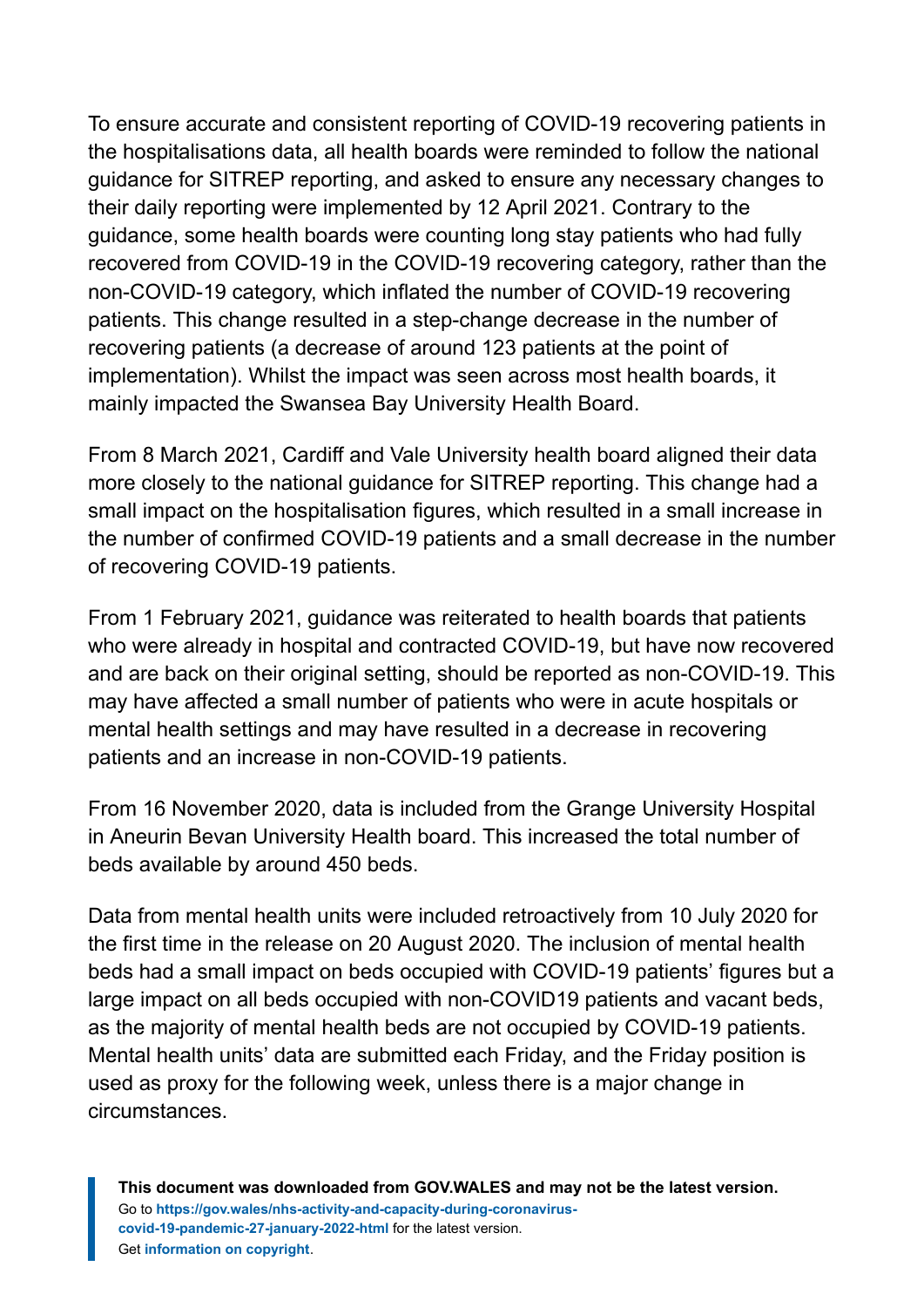Recovering patients was a category introduced on 26 May 2020 to capture patients who were COVID-19 positive in hospital and who showed no symptoms for 14+ days but remained in hospital on a COVID-19 treatment pathway, often for rehabilitation. There have been some differences in reporting by health boards in the time series which are outlined below.

Please see the **[Chief Statistician's blog](https://digitalanddata.blog.gov.wales/2020/06/04/chief-statisticians-update-measuring-people-in-hospital-and-some-thoughts-on-data-quality/)** for more information on reporting on recovering patients.

On reporting recovering patients, Aneurin Bevan started reporting recovering patients from 7 June 2020, but these were captured in the confirmed COVID-19 category before. Cardiff and Vale classified recovering patients as non-COVID-19 patients between 1 May 2020 and 22 May 2020. Following the change in guidance, Cardiff and Vale re-categorised these patients as COVID-19 patients, capturing them in the confirmed COVID-19 category until the recovering category was introduced on 26 May 2020.

From June 2020, hospitals began closing some of the additional surge capacity that was previously put in place for the COVID-19 pandemic.

### **Invasive ventilated beds**

From 18 January 2021, no patients occupying an invasive ventilated bed (critical care bed) should be counted as 'recovering' COVID-19 patients as they are still requiring a high level of care. Any patient previously reported as 'recovering' are now counted under 'confirmed'. This resulted in an increase in the number of invasive ventilated beds occupied by 'confirmed' COVID-19 patients (an increase of around 14 patients at the point of implementation) and no invasive ventilated beds showing as occupied by 'recovering' patients. This change had no impact on the total number of COVID-19 related patients.

From 13 November 2020, only critical care beds that could be staffed were included as available. Previously all critical care beds had been included regardless of whether they could be staffed. Staffed beds are those that can be staffed at the time of the census. General and acute beds only include beds that can be staffed. However, not all health boards implemented this change on that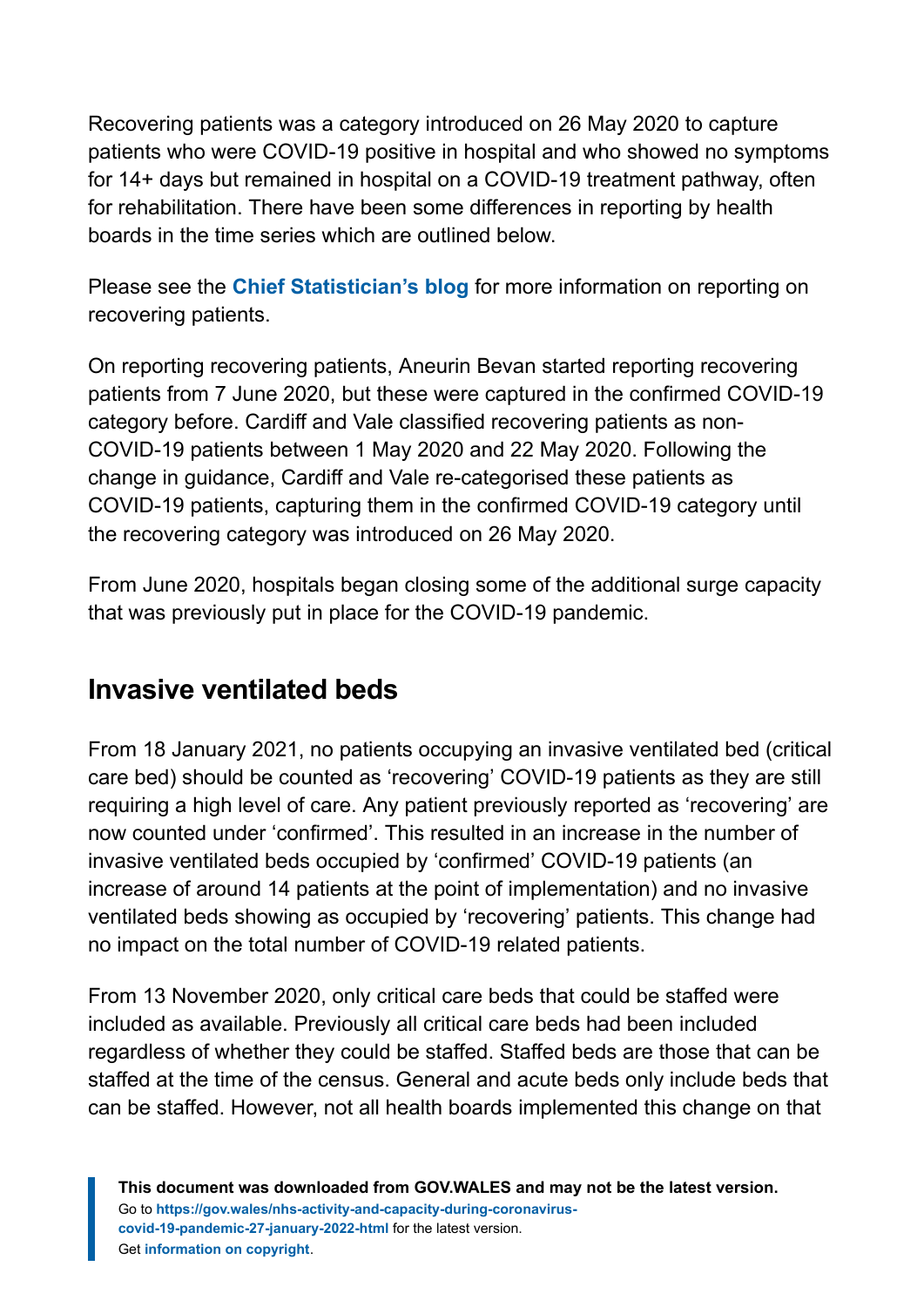date. Following and update to guidance, more local health boards implemented this change from 4 December 2020.

From 19 October 2020, data for specialist critical care beds (such as those in Burns and Plastic in Morriston) and other specialist acute beds (such as maternity) across other acute sites have been included. These beds have been included in the data as they are part of the available bed stock, and may be used for COVID-19 patients in exceptional circumstances. The majority of these beds are not occupied with COVID-19 patients. Therefore the inclusion of these had very little impact on the number of beds occupied with COVID-19 patients but a larger impact on vacant beds and those occupied with non-COVID19 patients.

# **Comparability**

Please see the **[UK Government COVID-19 dashboard](https://coronavirus.data.gov.uk/)** for information on healthcare at a UK level. Note: the healthcare data presented in the UK dashboard differs from this publication. Data for Wales on the UK dashboard includes data for acute hospitals only which was initially provided to enable better comparability with other countries. Whereas this publication includes data from acute, community, field hospitals and mental health units to provide a more comprehensive view of the system in Wales. From 11 December 2020, data for England presented on the UK dashboard was updated to align with NHS England publications and as a result the full time series for this item was revised. Data for England on the UK dashboard now includes data from acute, community, field hospitals and mental health units. Due to this reporting change, we are reviewing the suitability of data currently provided for Wales. Estimates of the number of people who had coronavirus in England and Wales is also published by the Office for National Statistics in **[Coronavirus \(COVID-19\)](https://www.ons.gov.uk/peoplepopulationandcommunity/healthandsocialcare/conditionsanddiseases/bulletins/coronaviruscovid19infectionsurveypilot/previousReleases) [Infection Survey](https://www.ons.gov.uk/peoplepopulationandcommunity/healthandsocialcare/conditionsanddiseases/bulletins/coronaviruscovid19infectionsurveypilot/previousReleases)**.

Please note that health care surveillance data presented in the **[Public Health](https://public.tableau.com/profile/public.health.wales.health.protection#!/vizhome/RapidCOVID-19virology-Public/Headlinesummary) [Wales \(PHW\) dashboard](https://public.tableau.com/profile/public.health.wales.health.protection#!/vizhome/RapidCOVID-19virology-Public/Headlinesummary)** differ from this publication. The PHW dashboard uses data systematically collected through ICNET, the hospital infection control data system used across Wales. It includes hospital in-patients with a laboratory confirmed result and does not count any patients who were admitted and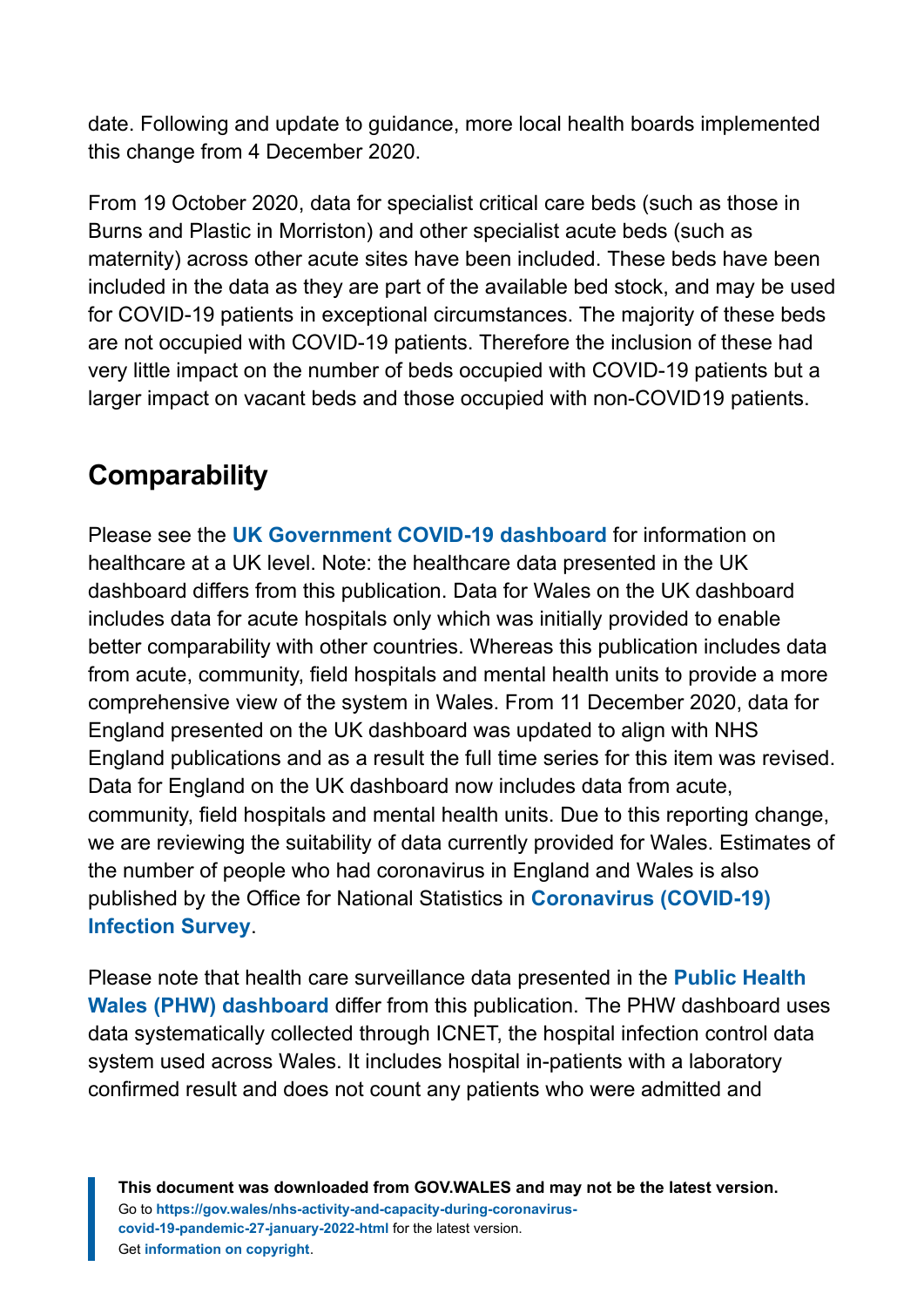discharged on the same day.

The Welsh Government publication uses data sourced from daily management information provided by health boards. Guidance was issued to local health boards for completion and submission of the data return. However, data collection methods may vary between health boards. It includes COVID-19 related patients as suspected, confirmed and recovering, as well as non-COVID-19 patients.

The narrower definition used by PHW will likely result in smaller numbers of reported COVID-related admissions compared to the Welsh Government publication, but provides a systematic way of carrying out surveillance of patients requiring hospital stays with confirmed COVID-19.

# **National Statistics status**

These statistics are not National Statistics. However, as far as has been practicable, they have been collected and validated in accordance with the pillars and principles within the **[Code of Practice for Statistics](https://code.statisticsauthority.gov.uk/)**. We continue to develop the data collection and quality assurance process to improve the data.

These statistics have been produced quickly in response to developing world events.

# **Well-being of Future Generations Act (WFG)**

The Well-being of Future Generations Act 2015 is about improving the social, economic, environmental and cultural wellbeing of Wales. The Act puts in place seven wellbeing goals for Wales. These are for a more equal, prosperous, resilient, healthier and globally responsible Wales, with cohesive communities and a vibrant culture and thriving Welsh language. Under section (10)(1) of the Act, the Welsh Ministers must (a) publish indicators ("national indicators") that must be applied for the purpose of measuring progress towards the achievement of the wellbeing goals, and (b) lay a copy of the national indicators before Senedd Cymru. Under section 10(8) of the Well-being of Future Generations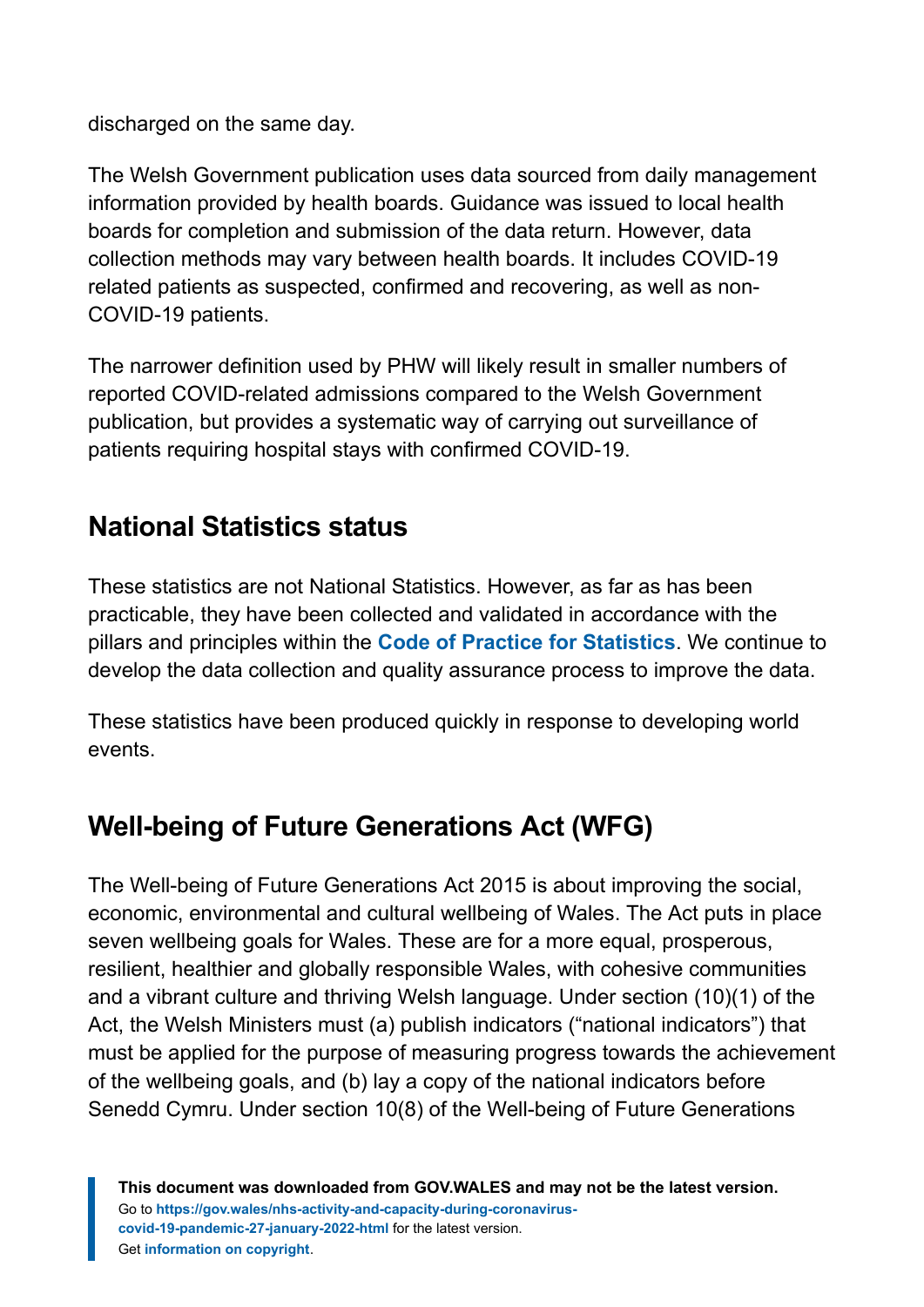Act, where the Welsh Ministers revise the national indicators, they must as soon as reasonably practicable (a) publish the indicators as revised and (b) lay a copy of them before the Senedd. These national indicators were laid before the Senedd in 2021. The indicators laid on 14 December 2021 replace the set laid on 16 March 2016.

Information on the indicators, along with narratives for each of the wellbeing goals and associated technical information is available in the **[Wellbeing of](https://gov.wales/wellbeing-wales) [Wales report](https://gov.wales/wellbeing-wales)**.

Further information on the **[Well-being of Future Generations \(Wales\) Act](https://gov.wales/well-being-future-generations-wales-act-2015-guidance) [2015](https://gov.wales/well-being-future-generations-wales-act-2015-guidance)**.

The statistics included in this release could also provide supporting narrative to the national indicators and be used by public services boards in relation to their local wellbeing assessments and local wellbeing plans.

### **Next update**

Thursday 3 February 2022.

### **We want your feedback**

We are considering reducing the frequency of some of the COVID-19 related statistical releases, including this publication. We welcome any comments or feedback on how you use these releases, and any changes to them via **[kas.covid19@gov.wales](mailto:kas.covid19@gov.wales)**.

# <span id="page-19-0"></span>**Contact details**

For queries about the data: Statistician: Ryan Pike Telephone: 0300 025 6415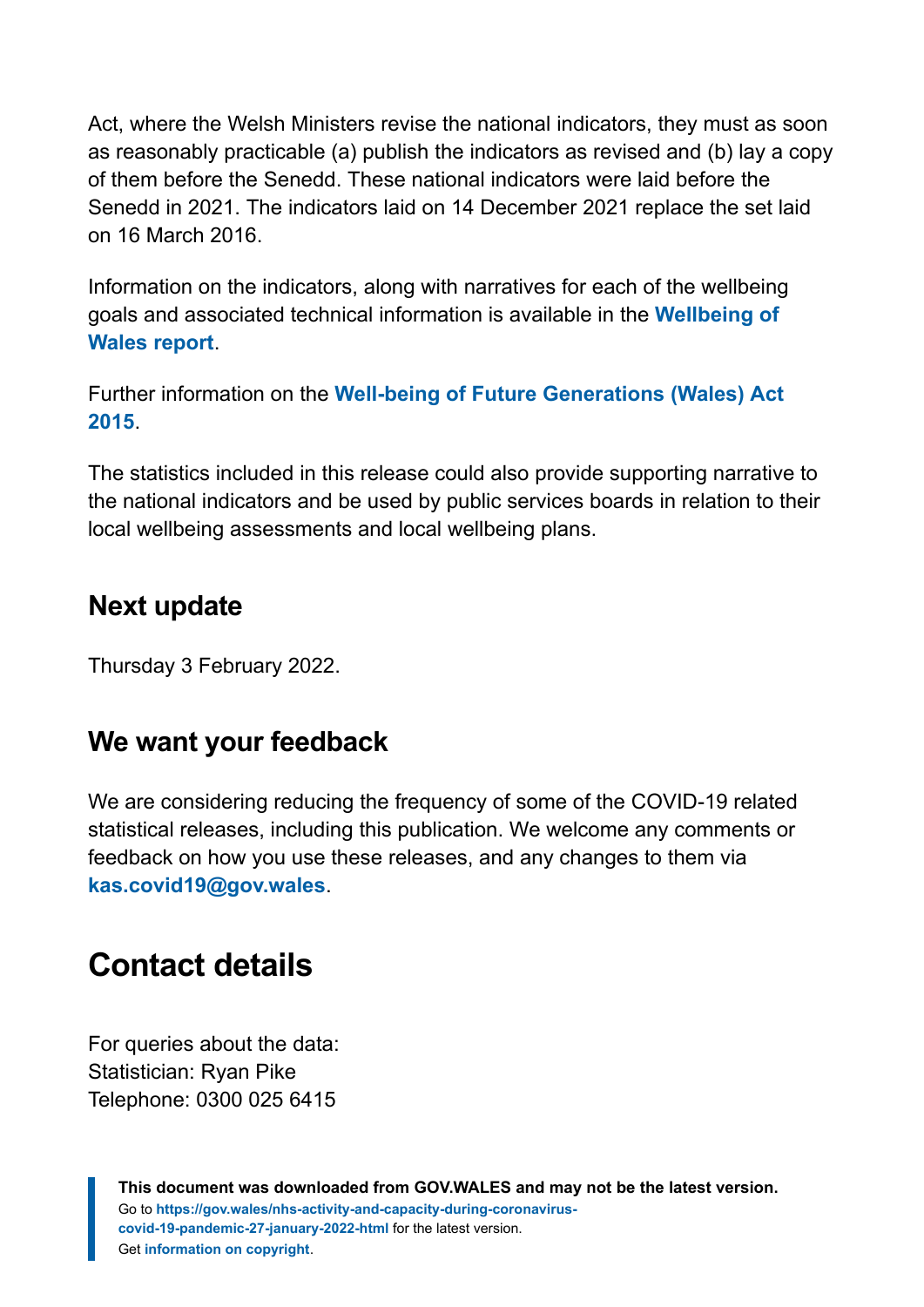Email: **[kas.covid19@gov.wales](mailto:kas.covid19@gov.wales)**

Media: 0300 025 8099

SFR 26/2022